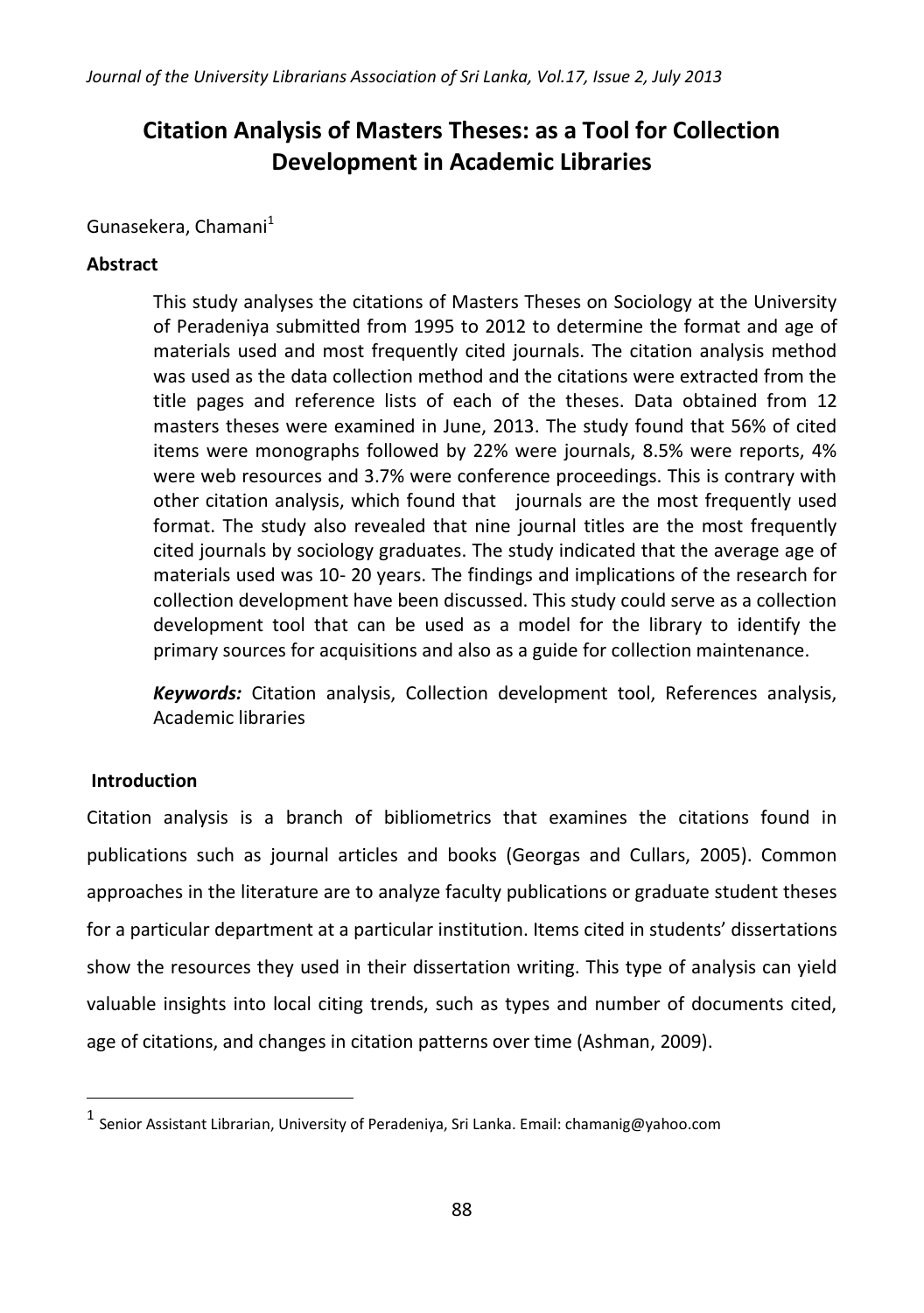Academic libraries particularly the university libraries are constantly under pressure to manage funds effectively and in a consistent manner with teaching and research needs. Libraries that want to provide the greatest possible access to the greatest possible breadth of resources need to know and understand the resource needs of their users. Faculty research interests may be identified from lists of faculty publications, faculty handbooks, and faculty requests for material purchase .But research needs of graduate students can be more difficult to understand. Analysis of dissertation and thesis reference lists is one approach used to measure library use by graduate students, who are traditionally frequent and heavy library users. In general dissertations are considered as "valuable road signs" to the literature of a discipline (Cox, 2008). Dissertations clearly indicate the needs of graduate students and also indicate the research specialties of the faculty and department as a whole.

Citation analysis is extensively used as a tool in collection development. With ever increasing cost of library resources and the limited library budgets, the librarians are faced with the challenge of make decisions on collection development. This is increasingly difficult as journal subscriptions is rising up continuously when get limited shrinking budget. Citation analysis can act as a tool for selecting and de selecting materials as it provides insight into the materials that are selected by various user groups. It can be a useful technique for identifying potential collection development weaknesses also (Rethiefsen, 2007). It further helps for the librarian to identify unique information that was not found from other library statistics.

Citation analysis is based on the assumption that documents cited by a researcher have been used in the research process. Consequently, this approach helps clarify both the information needs of researchers and what should be contained in a research library collection. Major use of citation analysis pertinent to collection evaluation include identify the core collection, using citation as a check list, ranking journals and analyzing a disciplines structure to assist collection development decision making (Waugh,2004) **.**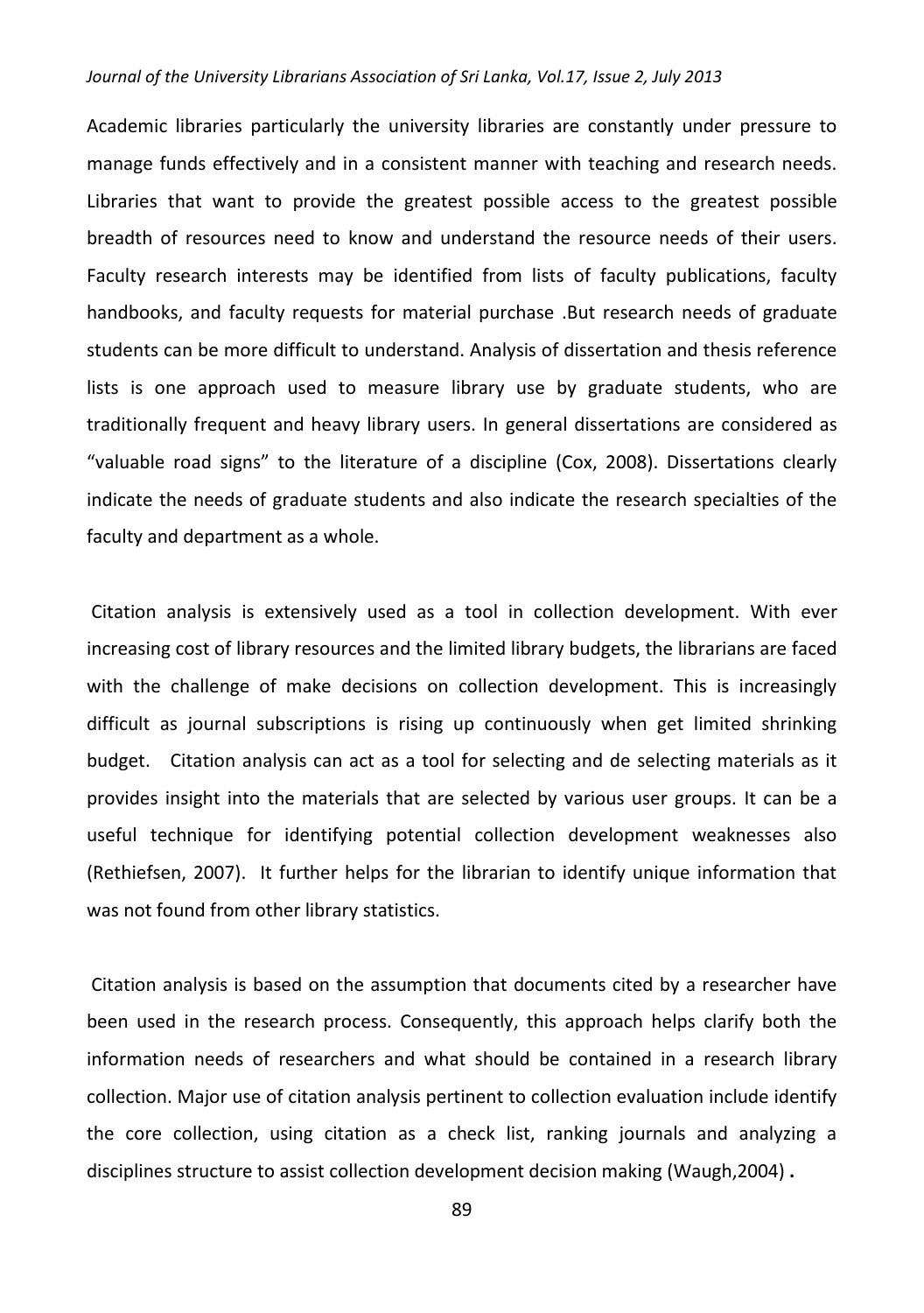Many libraries are under pressure to make difficult decisions regarding older materials sitting on shelves, including print journals. Lacking of shelving space is one of the critical problems faced by library University of Peradeniya at present. In order to make decisions on what materials should be in the shelves and what can be moved out of the shelves can be assessed by examining the age of cited resources by library users.

Present study analyzed citations in the Sociology Masters theses submitted to the Main Library, University of Peradeniya during the period of 1995 - 2012. The purpose of this research is to analyze citation pattern of sociology theses and built up indicators to support library's collection development. Specifically, it intends to:

- 1. Identify the different types of resources cited by the masters' students;
- 2. Ascertain the age of the resources cited in relation to the year theses were published; and
- 3. Determine the most frequently cited journals within sociology theses

In many academic libraries, funds for purchases are allocated by discipline, and within the discipline the allocation is divided between serial and monograph. The ratio of serials to monograph use was explored in comparison to the allocation of the library budget. So, awareness of graduate citation patterns may assist in developing such formulas in the collection development.

Examining the age of cited references will help to develop storage and retention policies of the library. Analysis of citation data can be used to create core journal lists, which can be used to make collection decisions in support of research and teaching. Citation data may be used in developing core title lists of journals to maintain when flat or shrinking budget allocations require journal cancellations.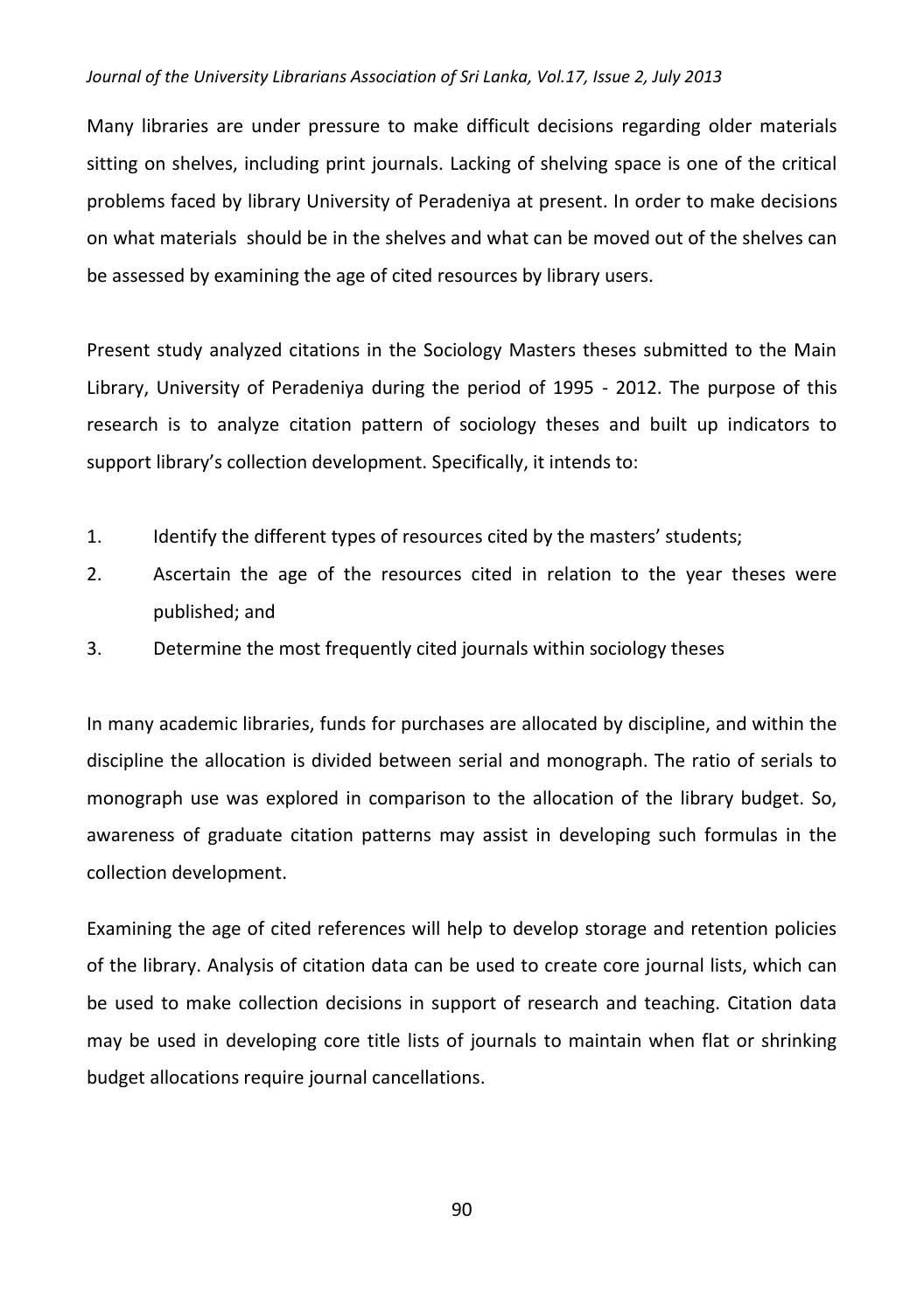#### **Citation Analysis and Collection Development**

With a "collection management" citation analysis, the underlying premise is that "the more frequently cited publications are the more valuable, will continue to be used heavily, and, consequently, are more important to have in the library collections" (Johnson, 2007). Collection-focused activities that make use of citation data include examining print versus electronic usage to determine the impact of electronic journals, compiling lists of most and least cited journals and local holdings to make acquisition or cancellation decisions, and examining age of cited references to help develop storage and retention policies (Smith, 2003).

Gross and Gross (1927) used for the first time this citation analysis as a tool for identifying the core journals in a subject based on counting the citations given at the end of each article from a group of a primary journals. Afterwards, a number of such studies were carried out in citations in dissertations/theses, books, primary journals and reviewing journals.

Buchanan and Herubel (1994) and Edwards (1999) assert that the ratio of journal articles to monographs is lower in the humanities and social sciences. Their study of citations in political science dissertations supports this view of the social sciences (46.7%) of citations to monographs, but neither study cites research to support this contention with regard to other social sciences or the humanities.

Citation analyses have been used as a collection development tool within the disciplines of engineering, linguistics, education, sciences and psychology (Williams & Fletcher, 2006; Georgas & Cullars, 2005; Haycock, 2004; LaBonte, 2005; Sylvia, 1998). Multi-disciplinary studies by Kushkowski, Parsons and Wiese (2003) and E.T.Smith (2003), and a survey of English literature masters theses by Slutz (1997) indicate that selected humanities and social sciences are dependent on monograph. Slutz calculated that 50.2% of citations in English Masters theses were to books and 27.4% to journal articles. However, all three studies examined comparatively small data sets for humanities and social sciences. For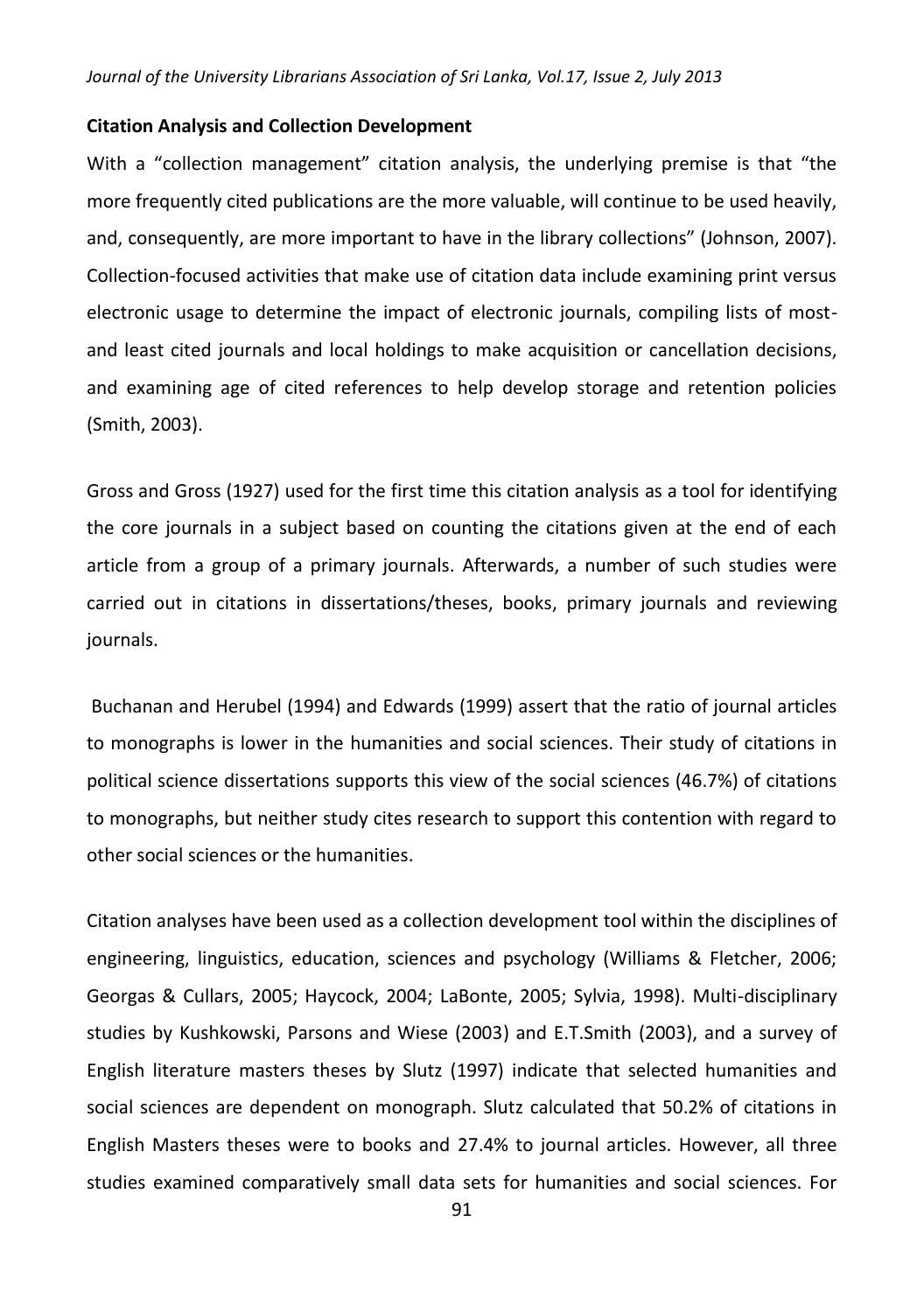example, their data sets for humanities were n=approximately 449; n=377; and n=938 citations respectively.

Several studies have suggested that within this general pattern, the age distributions for humanities and social sciences are flatter because of the greater use of older materials. One method of comparison is to calculate the mean and median ages, which – according to this hypothesis – would be higher in humanities and social sciences. Kushkowski, Parsons and Wiese (2003) report an overall mean of 12.3 years for their multidisciplinary survey and 18.1 years for humanities. They also report an overall median of eight years and ten years for humanities, but the latter statistic is also reported for some science disciplines. This prevents them from distinguishing between an emphasis in the natural sciences on recently published research and an emphasis in the humanities and social sciences on older "foundational" publications.

Journals are one of the most commonly used research tools (Pancheshnikov, 2007; Rethlefsen, 2007; Williams & Fletcher, 2006). Citation analysis can be used to rank, evaluate and categorize journals based on their frequency of article citation. It can help identify areas of weakness within a collection (Rethlefsen, 2007).

Citation analysis is an effective tool but it has limitations. MacRoberts and MacRoberts (1989) stated that 'most authors simply did not cite the majority of their influences, and none cited all influences''. Graduate students may include references even if a work is marginal or irrelevant to their theses (Sylvia, 1998). In turn, students may not cite important research if it is not published in their native language or cannot be found locally (MacRoberts & MacRoberts, 1989, Sylvia, 1998). Budd (1986) asserted the use of citation analysis in the practice of collection management in the humanities is still something of a question marked and he concluded that references to books are very diffuse. The most frequently cited primary monograph and secondary monograph are identified and compared with standard lists and other citation studies. At the end he stressed that "small clusters of frequently cited materials were identified, but that the citation analysis was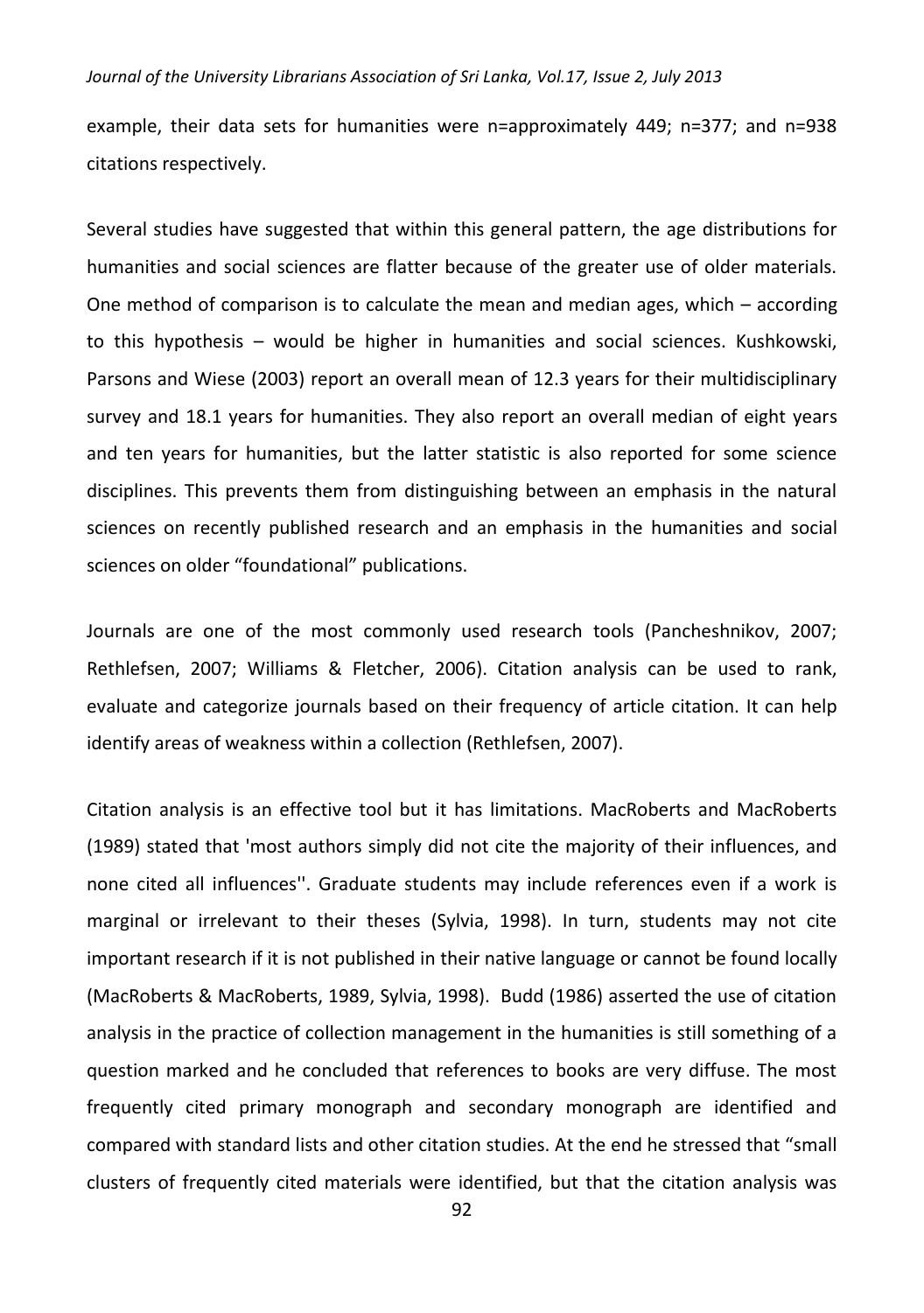less successful in dealing with "fringe" areas. Therefore researchers must use caution when drawing conclusions and making recommendations based solely on citation analysis data. Broadus (1985) recommended that using citation analysis in addition to considering in-house use, circulation, and interlibrary loans to determine the usefulness of items.

#### **Methodology**

In this study Masters Theses of Sociology submitted during the period of 1995-2012 to the Main Library, University of Peradeniya were examined. Citations were extracted from the title pages and reference lists of each of the thesis were examined. Each thesis's title page and reference section were photocopied and the data was feed into the SPSS package for analyzing. Data extracted included the year of the materials were submitted, title of the thesis, author, and year of acceptance, format of material cited, date of publication and name of cited journal.

The material cited were categories as; journals, books, conference proceedings, reports including working papers, research paper, annual reports, and technical reports, theses and dissertations, web resources, government publications and miscellaneous (which includes year books, newspapers, manual, bulletins, guide, newsletters, magazine ,personal communications, unpublished materials, and other). Data obtained from twelve (12) masters theses were examined in June, 2013 .The data extracted were analyzed using descriptive statistics which includes frequency and percentage presented in tables and figures.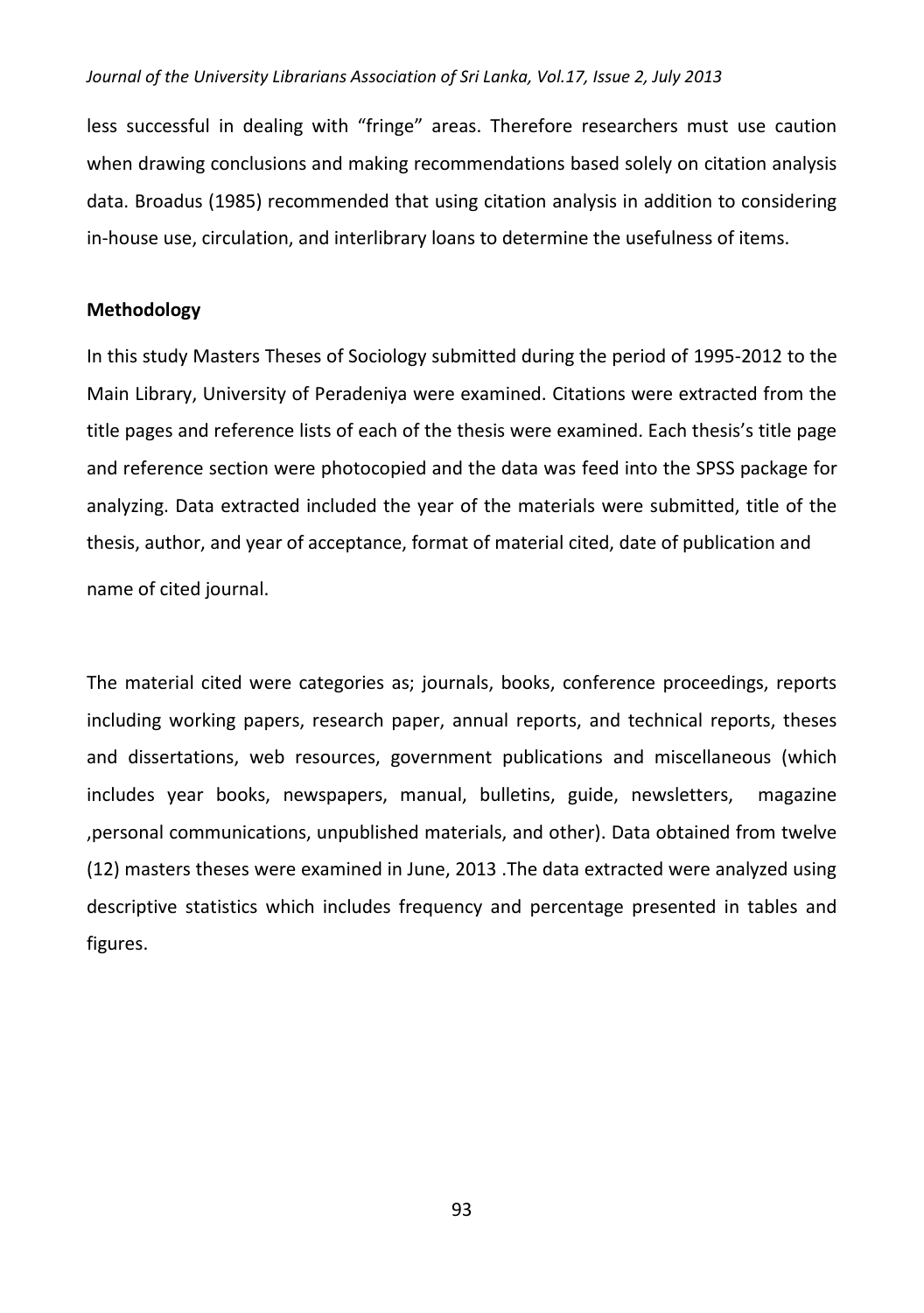### **Findings and Discussion**

The results were presented based on the objectives of the study which include the format of resources the students cited, the age of citation with reference to the year of the theses were published and the most cited journals by the students. From twelve (12) masters theses one thousand two hundred and thirty two (1232) references were found. In this process, every reference made at one time has been counted as one citation.

### **Format used**

Materials were grouped into eight format categories for analysis: journals, books, conference proceedings, reports including working papers, research paper, annual reports, and technical reports, theses and dissertations, web resources, government publications and miscellaneous (which includes year books, newspapers, manual, bulletins, guide, newsletters, magazine, personal communications, unpublished materials, and other).

Following are some of the key findings discovered in relation to the format of cited materials.



**Figure 1: Types of resources cited**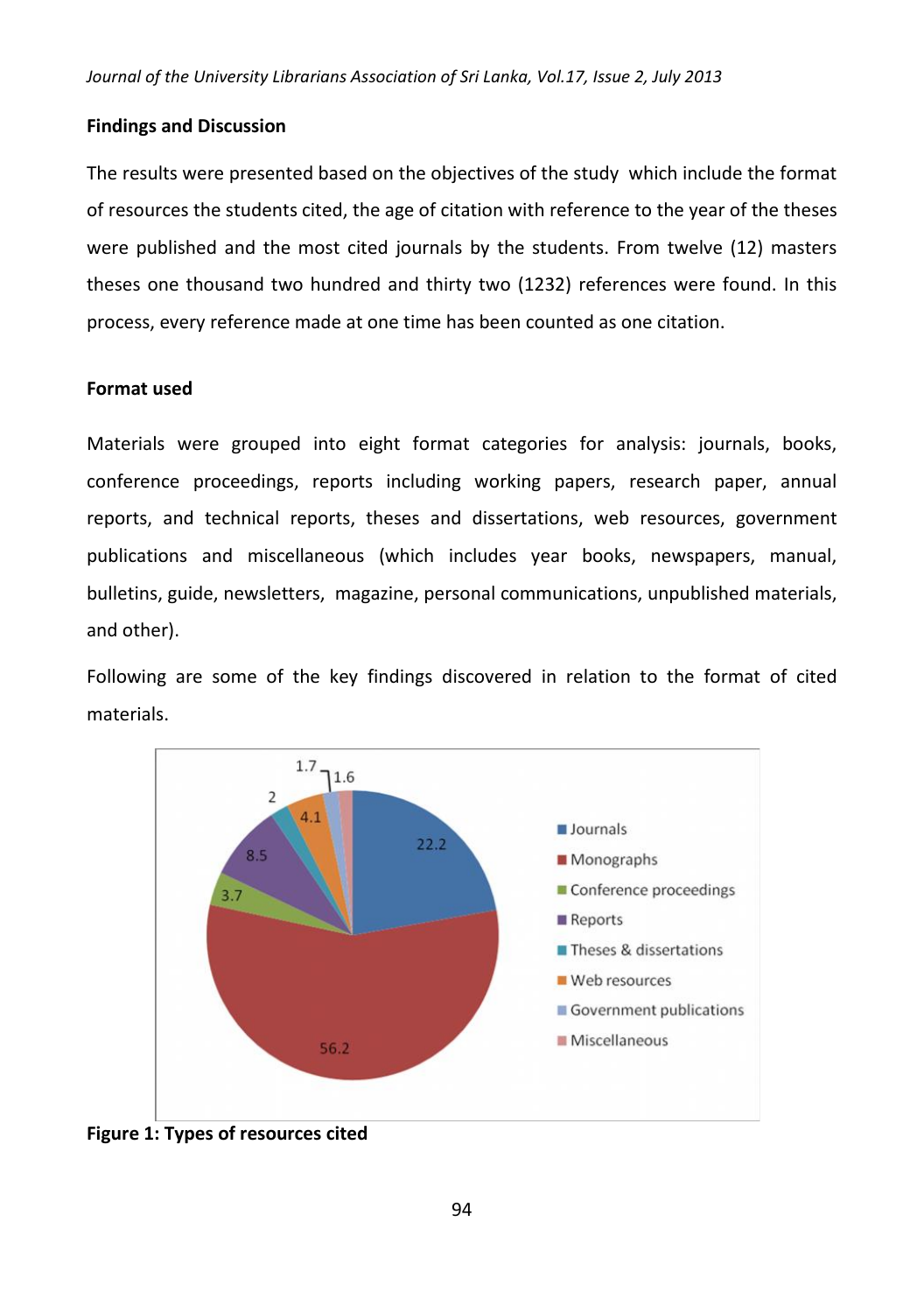| S/N            | Material type              | No. of citations | Percentage<br>$(\%)$ | Cumulative<br>percentage |
|----------------|----------------------------|------------------|----------------------|--------------------------|
| $\mathbf{1}$   | Journals                   | 274              | 22.2                 | 22.2                     |
| $\overline{2}$ | Monographs                 | 692              | 56.2                 | 78.4                     |
| 3              | Conference<br>proceedings  | 45               | 3.7                  | 82.1                     |
| 4              | Reports                    | 105              | 8.5                  | 90.6                     |
| 5              | Theses & dissertations     | 25               | 2.0                  | 92.6                     |
| 6              | Web resources              | 50               | 4.1                  | 96.7                     |
| $\overline{7}$ | Government<br>publications | 21               | 1.7                  | 98.4                     |
| 8              | Miscellaneous              | 20               | 1.6                  | 100                      |
| <b>Total</b>   |                            | 1232             | 100                  |                          |

**Table 1: Citation According to Types of Information Materials**

As indicted in the figure 1 and table 1 fifty six percent (56%) of the total citations were monograph, followed by 22% of journals, 8.5% of reports, 4% of web resources and 2% of theses and dissertations. The results of this study is contradictory from the previous studies carried out which found journals were the most commonly cited format , with other format varying widely. (Rieb 1993; Kim 2002; Kushkowski et al. 2003; Musser and Conkling 1996)

#### **Material Age**

The analysis of citations by age of cited documents reveal useful life of documents. This period of citation of the journals are popularly referred as "half life of periodicals" or often quoted as "obsolescence of use of literature" (Shafi, 2001) For calculating the citation age, the difference between the date of the citation and the date of the publication in which it was cited considered rather than simply analyzing publication date. In the current study, percentages were used to describe items to make the data more meaningful. Figure 2 shows the percentages of age of cited materials by master students on sociology.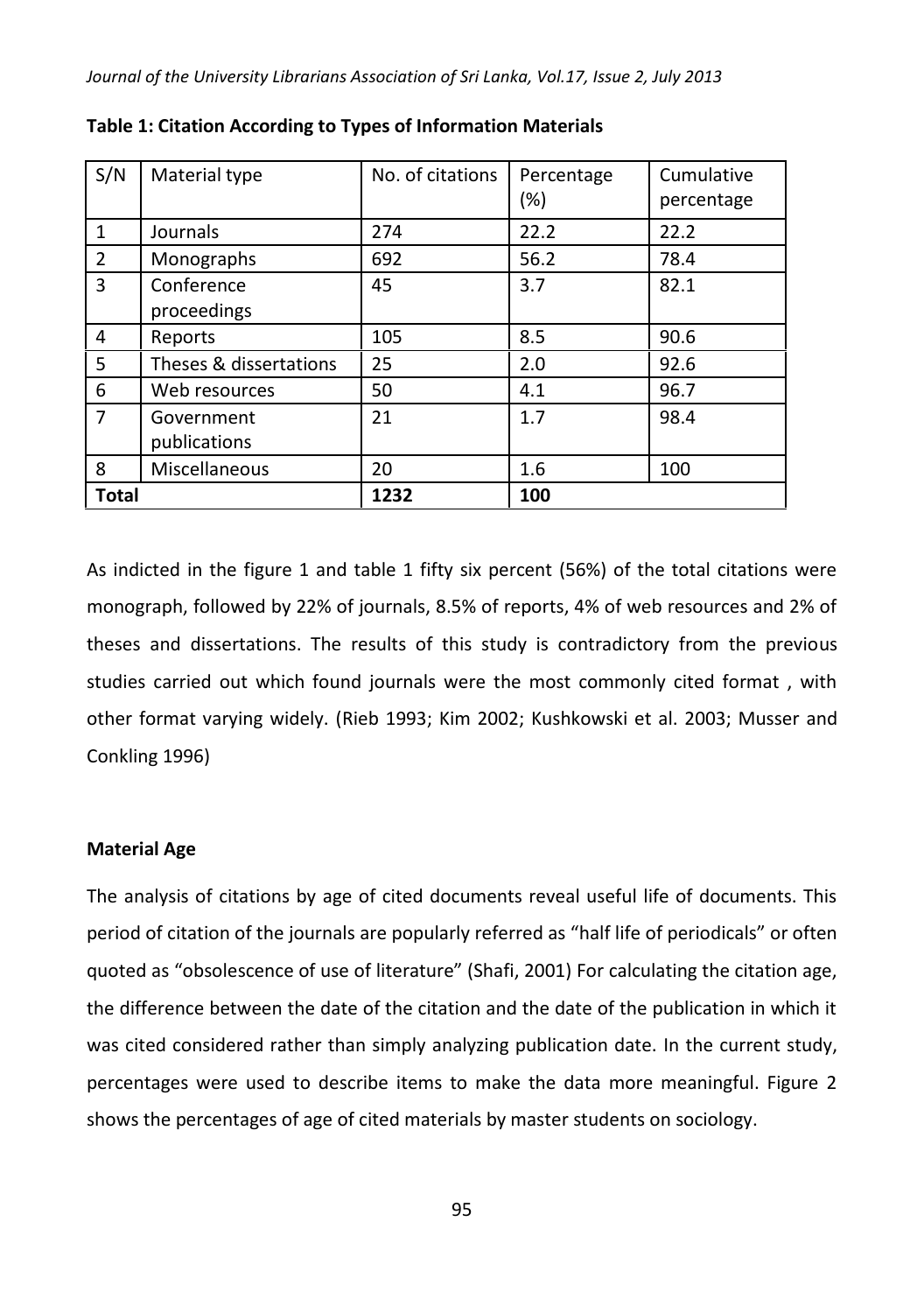

**Figure 2: Age distribution of cited resources**

Understanding the extent to which library users rely on older materials can be useful in determining which materials can be moved to remote storage (Ackerson 2001). Musser and Conkling (1996) and Kushkowski et al. (2003) found that the majority of materials cited were less than eight years old.

| Table 2: Age of cited materials |  |
|---------------------------------|--|
|---------------------------------|--|

| No. of years    | No. of citations | Percentage (%) | Cumulative<br>percentage |
|-----------------|------------------|----------------|--------------------------|
| Same year       | 6                | 0.5            | 0.5                      |
| 1 year          | 20               | 1.6            | 2.1                      |
| 2-5 years       | 188              | 15.3           | 17.4                     |
| 6-10 years      | 268              | 21.8           | 39.2                     |
| $11-20$ years   | 389              | 31.6           | 70.7                     |
| $21 - 30$ years | 172              | 14.0           | 84.6                     |
| 31-40 years     | 85               | 6.9            | 91.6                     |
| 41-50 years     | 39               | 3.2            | 94.7                     |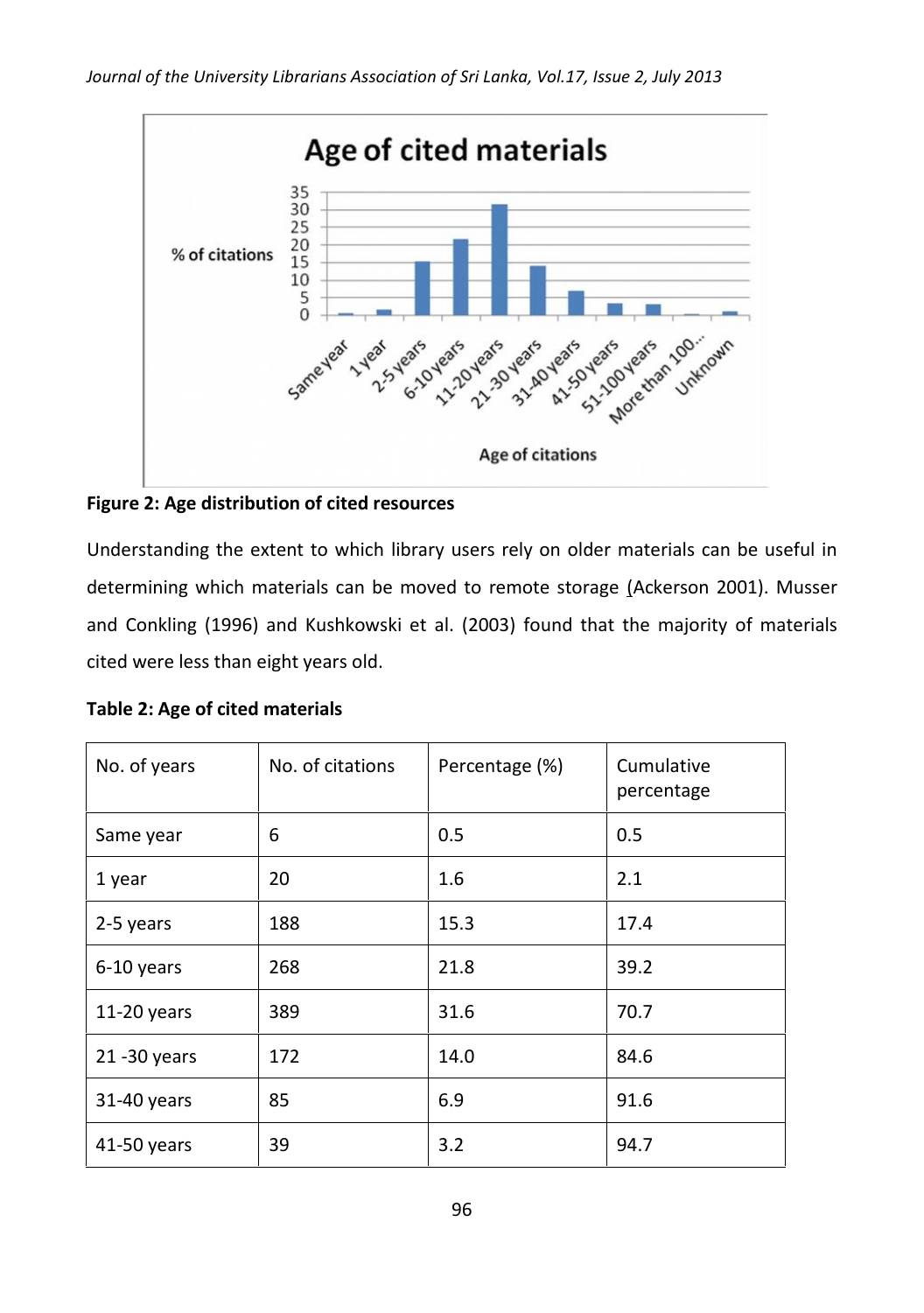| 51-100 years           | 37   | 3.0   | 97.7  |
|------------------------|------|-------|-------|
| More than 100<br>years | -4   | 0.3   | 98.1  |
| Unknown                | 24   | 1.0   | 100.0 |
| <b>Total</b>           | 1232 | 100.0 |       |

As indicated in the table 2 and figure 2 thirty nine percent (39%) of materials cited were published within the last ten years. It further revealed that seventy one percent (71%) of materials were published within the last 20 years and 85 % of materials within the last 30 years. The oldest item cited was a monograph which published in 1681.

# **Ranked List of Journals**

Journals are essential for research, but due to the ever increasing demands for the journals librarians are struggling to select most relevant titles by studying the quality, usefulness and suitability to particular group of users. The ranking list of journals is a practical tool that helps librarians to select journals of maximum utility in relation to their coverage of new and important literature in a particular subject area.

In the present study, citation analysis has been used for preparing rank list of journals in the discipline of Sociology. This Sociology Master's Thesis study contained 274 journal citations from 105 journal titles. The journals were placed into three zones according to Bradford's Law of journal scattering. The number of journal citations was divided by 3 to determine how many citations should be included in each zone. (See table 3)

| Zone  | No. of Journals | No. of Citations | % of Journals | % of Citations |
|-------|-----------------|------------------|---------------|----------------|
|       | 9               | 90               | 8.0           | 33.0           |
|       | 22              | 85               | 21.0          | 31.0           |
|       | 75              | 99               | 71.00         | 36.00          |
| Total | 106             | 274              | 100           | 100            |

**Table 3: Percentage of no. of journals and citations in each Bradford Zones**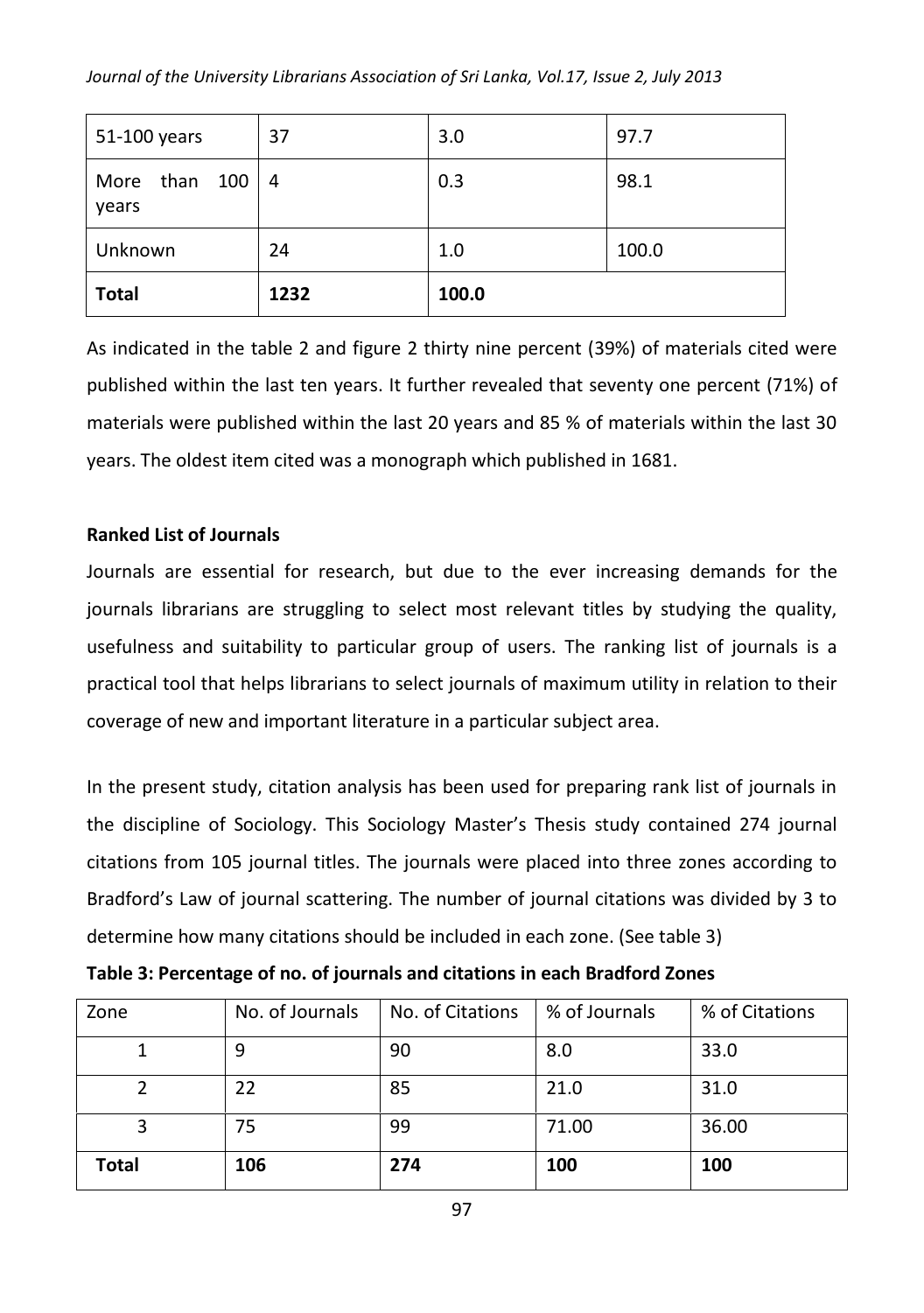According to our application of Bradford's Law, 09 journals are considered as core journals. Journals in the first and second zones encompass together 175 citations in 31 journals. The remaining almost 71% of the journals were cited less than 2 times, and 49% of the journals were cited only once. The second zone contained 85 citations in 22 journal titles (See table 5) and the third zone had the remaining 24 journal titles with 2 citations each and 51 journal titles with one citation each. Majority of the journal titles (n:51=49%) has only one citation.

Table 4 shows the 9 journal titles comes under first zone with 90 citations.

| S/N            | Journal Name                                        | No. of citations | Cumulative | Rank           |
|----------------|-----------------------------------------------------|------------------|------------|----------------|
|                |                                                     |                  |            |                |
| $\mathbf{1}$   | <b>Economic Review</b>                              | 28               | 28         | 1              |
| $\overline{2}$ | World development                                   | 14               | 42         | $\overline{2}$ |
| 3              | American Sociological Review                        | 9                | 51         | 3              |
| 4              | American Journal of Sociology                       | 8                | 59         | 4              |
| 5              | American Anthropologist                             | 7                | 66         | 5              |
| 6              | Modern Ceylon studies                               | 6                | 72         | 6              |
| $\overline{7}$ | Population &<br>Development<br>review               | 6                | 78         | 6              |
| 8              | Population studies                                  | 6                | 84         | 6              |
| 9              | Sri<br>Lanka<br>0f<br>journal<br>Social<br>sciences | 6                | 90         | 6              |

### **Table 4: Journals in the first zone**

# **Table 5: Second zone of the journals**

| S/N | Journal name           | No.of<br>citations | Cumulative | Rank |
|-----|------------------------|--------------------|------------|------|
|     | Social Science Medical | 5                  | 95         |      |
|     | Development & Change   | 5                  | 100        |      |
|     | Asia Survey            | 5                  | 105        |      |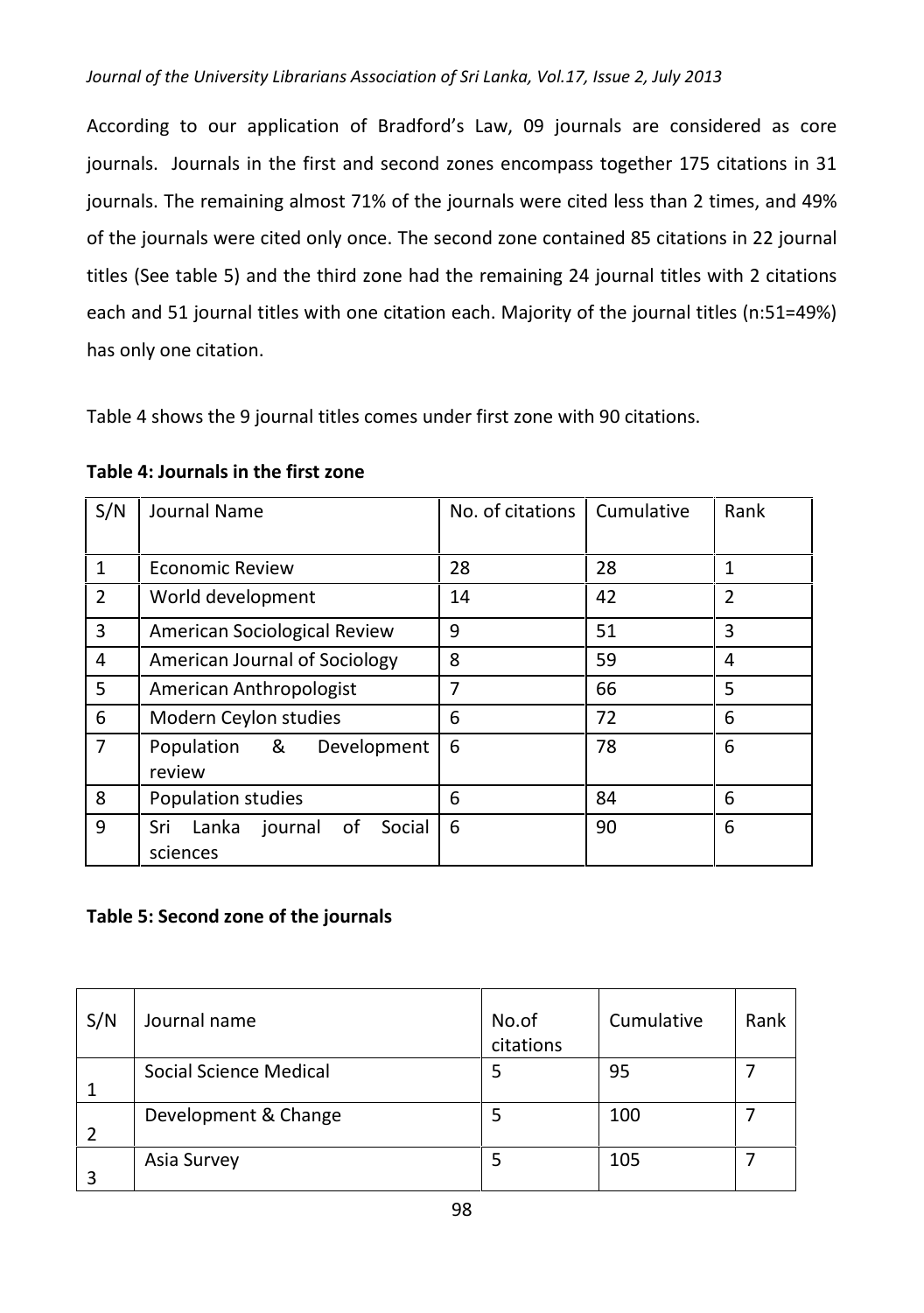| 4  | The Journal of Asian Studies            | 5              | 110 | $\overline{7}$ |
|----|-----------------------------------------|----------------|-----|----------------|
| 5  | Samaja Vimasuma                         | 5              | 115 | $\overline{7}$ |
| 6  | <b>International Migration Review</b>   | 5              | 120 | $\overline{7}$ |
| 7  | American Jl. of public health           | 4              | 124 | 8              |
| 8  | Ceylon Jl.of historical& social studies | 4              | 128 | 8              |
| 9  | Gender & society                        | $\overline{4}$ | 132 | 8              |
| 10 | Jl. Of international development        | 4              | 136 | 8              |
| 11 | Journal of peasant studies              | 4              | 140 | 8              |
| 12 | American political science review       | $\overline{4}$ | 144 | 8              |
| 13 | American economic review                | 4              | 148 | 8              |
| 14 | American Ethnologist                    | 3              | 151 | 9              |
| 15 | Asia pacific migration Jl.              | 3              | 154 | 9              |
| 16 | Ceylon medical Jl.                      | 3              | 157 | 9              |
| 17 | Feminist review                         | 3              | 160 | 9              |
| 18 | <b>JCBRAS</b>                           | 3              | 163 | 9              |
| 19 | Jl. of contemporary Asia                | 3              | 166 | 9              |
| 20 | Jl.of development economics             | 3              | 169 | 9              |
| 21 | Marga                                   | 3              | 172 | 9              |
| 22 | Pravada                                 | 3              | 175 | 9              |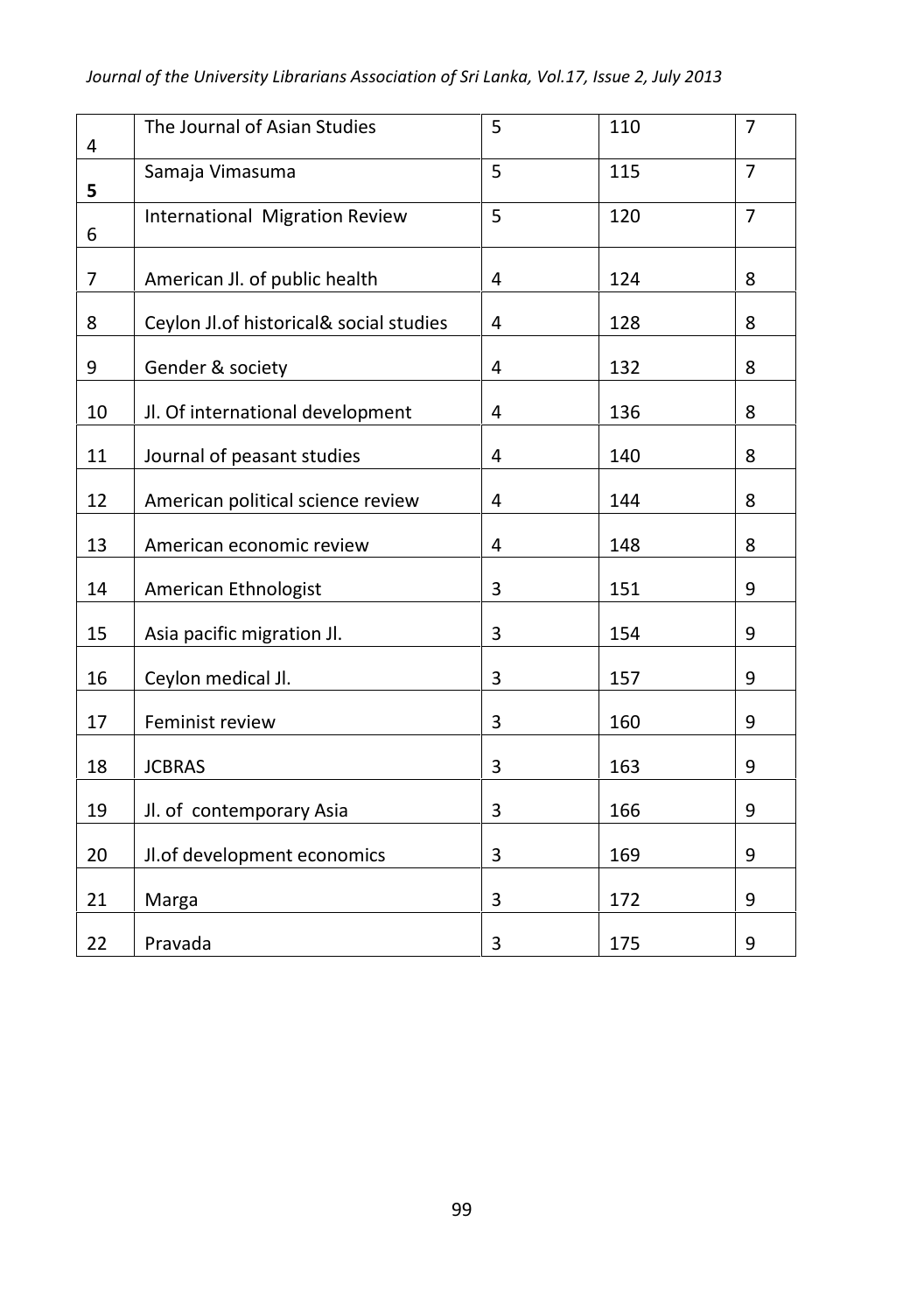Garfield (1977) suggested that rankings developed from total citation counts could be a variable in developing core journal lists. However in the present study, the rank list of journals in the field of Sociology reveals that journal citations cited by researchers are scattered among 105 journals. Among them, "Economic Review" secured the first rank for being cited more number of times with 10% of total journal citations, followed by " World Development (5%) and " American Sociological Review (3.28%).The first 09 journals in the rank list contribute nearly 33% of total journal citations. The first 31 journals in the rank list contribute nearly 64% of total journal citations. These 31 journals can be considered as mostly used journals by the sociology researchers.

#### **Conclusion**

This study analyzed 12 Masters Theses on Sociology which were submitted to the Main Library, University of Peradeniya during the period of 1995 to 2012. The study discovered that most of the cited sources were books, over 56% of the total citations for graduate works were monographs which were contrasting with previous findings that journal are the most commonly cited format. Since more than 80% of resources cited were 10-30 years old, it meant that postgraduate students prefer to use old materials than current resources. By examining the age of the cited references, data can be used to develop storage and retention policies of the library.

This type of study is also useful in identifying the core journals which are needed for research in sociology. According the findings of present study, it was identified that the journals such as Economic Review, World Development, American Sociological Review, American Journal of Sociology and American Anthropologist were very crucial for postgraduates in sociology in the University of Peradeniya

Consequently, this study should be important in recommending for selection and deselecting of materials. Findings should be relevant to librarians in developing collection development policies and in their budget planning. Examining age of cited references to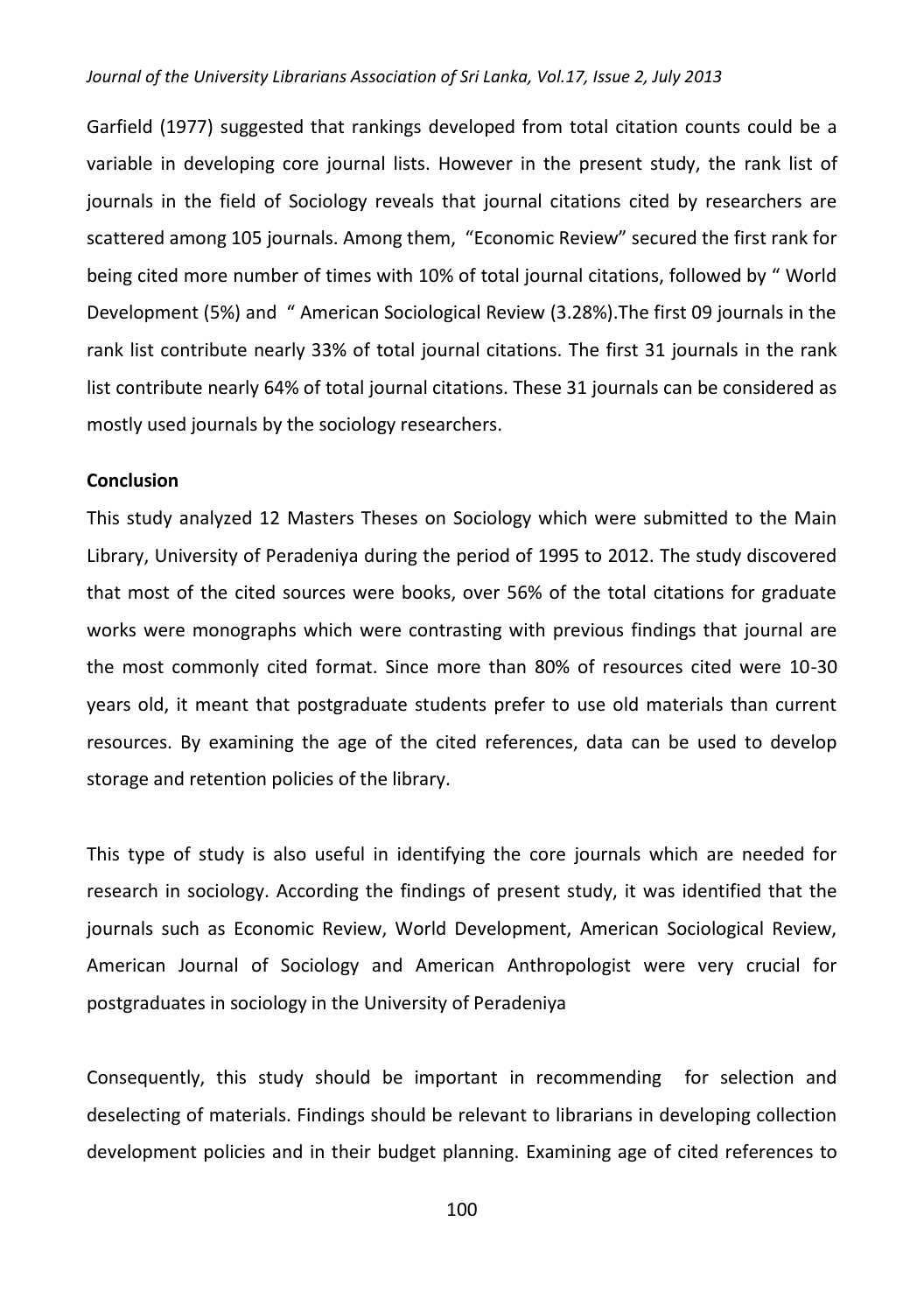help develop storage and retention policies. If the need arises to make cuts to serials budgets and if the collection managers are forced to cancel titles, this data can be used to find the least cited material. This method may also be used if the library needs money to purchase back issues of more heavily used journals.

The results of this study suggest further studies for future research. While journal rankings are usually based on total number of citations, ranking by number of citing authors may be more useful for studies of masters' theses. Further research would be useful to determine if variations in subject resources among disciplines can be generalized with formats other than journals. This study considers only the Sociology masters theses, but this type of studies should be conducted for other subjects too.

### **References**

- Ackerson, L.G. **(** 2001). Is Age an Appropriate Criterion for Moving Journals to Storage. *Collection Management,* 26 (3),63-76.
- Ashman, A. B. (2009). An examination of the research objective of recent citations analysis studies. *Collection Management*, 34(2), 112-128.
- Broadus, R. N. (1977). Citation analysis and library collection building. *Advances in Librarianship,* 7, 300-335.
- Buchanan, A.L. and Herubel, J.P.V.M (1994). Profiling PhD dissertations bibliographies: Serials and collection development in political science. *Behavioral and Social science Librarian*, 13(1), 1-10.
- Budd, J.M. (1986). A citation study of American literature: Implications for collection development, *Collection Management*, 8(2), 49-62.
- Cox, J.E. (2008). Citation analysis of graduate dental theses references: implications for collection development. *Collection Management*, 33(3), 219-226.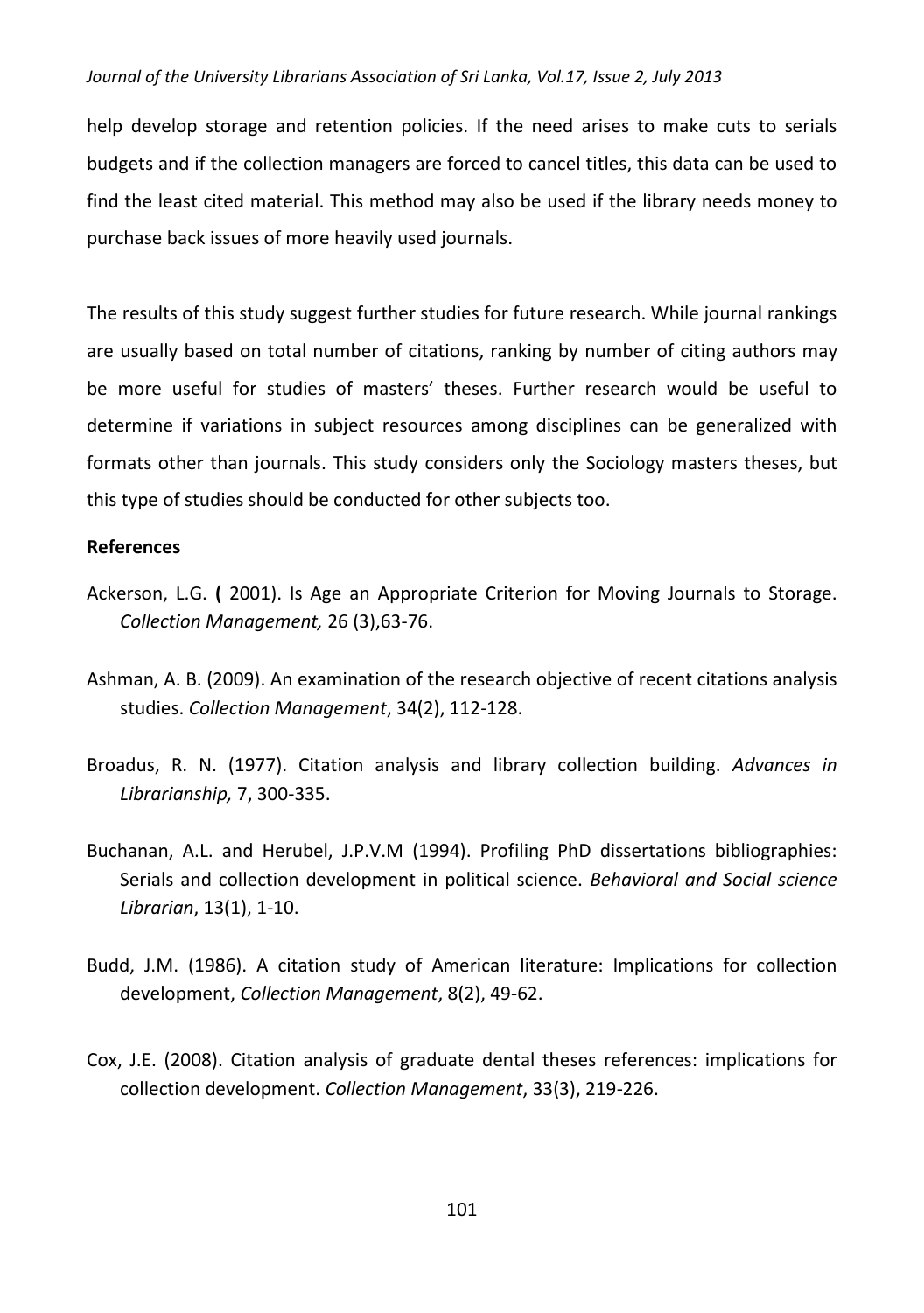- Edwards, S. (1999). Citation analysis as a collection development tool: A bibliometric study of polymer science theses and dissertations. *Serials Review,* 25(1), 11-20.
- Garfield, E**. (** 1977). Is Citation Frequency a Valid Criterion for Selecting Journals? In Essays of an Information Scientist. Philadelphia: ISI Press. Originally published in *Current Comments*, April 5, 1972.
- Georgas, H., & Cullars, J. (2005). A citation study of the characteristics of the linguistics literature. *College and Research Libraries*, 66(6), 496-515.
- Gross, P. L. K., & Gross, E. M. (1927). College libraries and chemical education. *Science*, 66(1713), 385-389.
- Haycock, L. (2004). Citation analysis of education dissertations for collection development. *Library Resources & Technical Services*, 48(2),102-107.
- Johnson, P. (2009). *Fundamentals of Collection Development and Management* (2<sup>nd</sup> ed). Chicago: American Library Association.
- Kim, M. ( 2002). Citation Patterns of Korean Physicists and Engineers: Differences by Type of Publication Source and Type of Authorship. *Scienceometrics* 55 (3),421-436.
- Kushkowski, J. D., Parsons, K. A., and Wiese, W. H. ( 2003). Master's and Doctoral Thesis Citations: Analysis and Trends of a Longitudinal Study. *Portal: Libraries and the Academy,* 3 (3),459-479.
- LaBonte, K. (2005). Citation analysis: a method for collection development for a rapidly developing field. *Issues on Science and Technology Librarianship*, 45(2), 23-26
- MacRoberts, M., and MacRoberts, B. (1989). Problems of citation analysis: A critical review. *Journal of the American Society for Information Science*, 40(5), 342.
- Musser, L. R., and Thomas W. C. (1996). Characteristics of Engineering Citations. *Science and Technology Libraries,* 15 (4), 41-49.